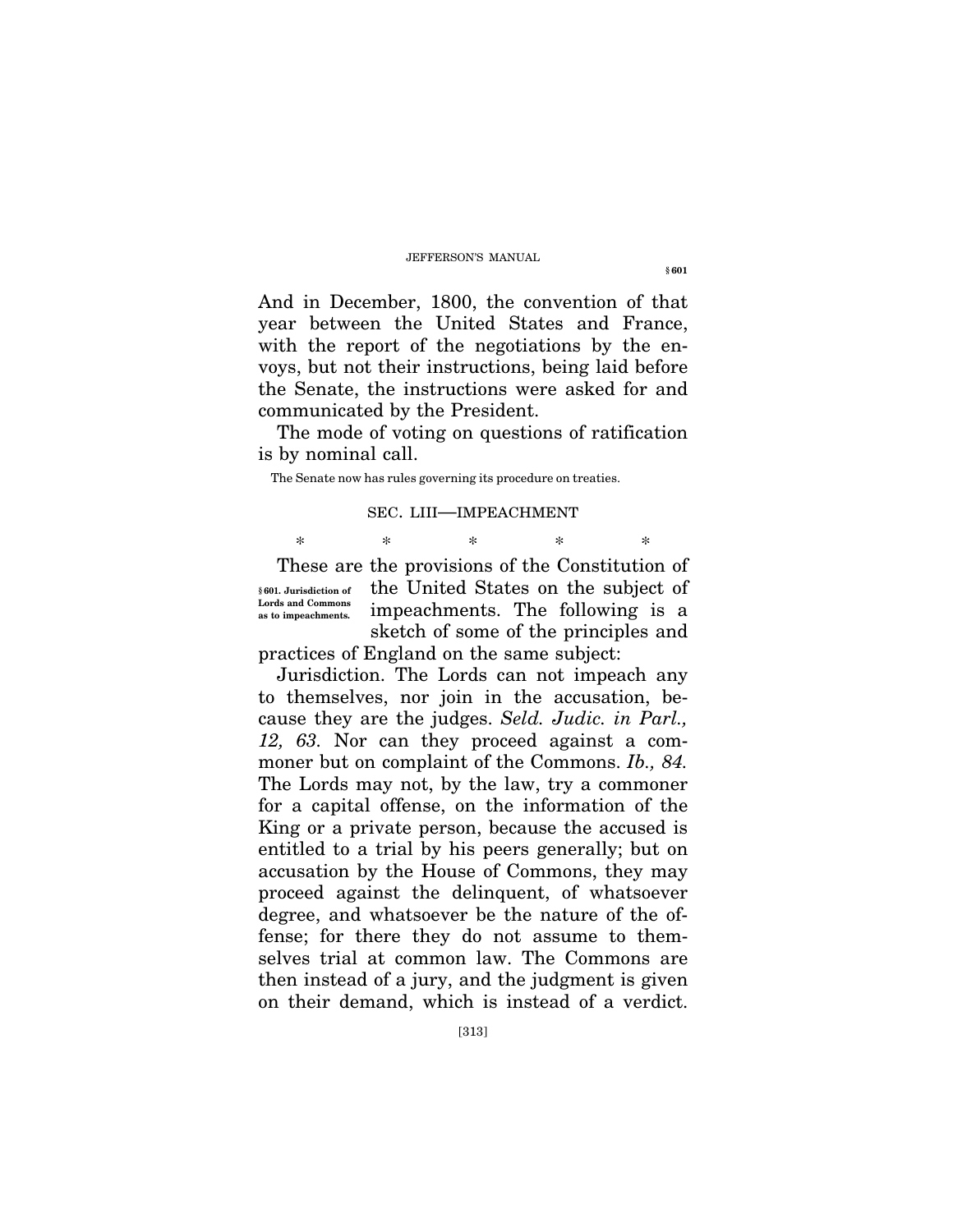So the Lords do only judge, but not try the delinquent. *Ib., 6, 7.* But Wooddeson denies that a commoner can now be charged capitally before the Lords, even by the Commons; and cites Fitzharris's case, 1681, impeached of high treason, where the Lords remitted the prosecution to the inferior court. *8 Grey's Deb., 325–7; 2 Wooddeson, 576, 601; 3 Seld., 1604, 1610, 1618, 1619, 1641; 4 Blackst., 25; 9 Seld., 1656; 73 Seld., 1604–18.* 

Accusation. The Commons, as the grand in-**§ 602. Parliamentary law as to accusation in impeachment.** 

quest of the nation, becomes suitors for penal justice. *2 Wood., 597; 6 Grey, 356.* The general course is to

pass a resolution containing a criminal charge against the supposed delinquent, and then to direct some member to impeach him by oral accusation, at the bar of the House of Lords, in the name of the Commons. The person signifies that the articles will be exhibited, and desires that the delinquent may be sequestered from his seat, or be committed, or that the peers will take order for his appearance. *Sachev. Trial, 325; 2 Wood., 602, 605; Lords' Journ., 3 June, 1701; 1 Wms., 616; 6 Grey, 324.*

In the House there are various methods of setting an impeachment in motion: by charges made on the floor on the responsibility of a Member or Delegate (II, 1303; III, 2342, 2400, 2469; VI, 525, 526, 528, 535, 536); by charges preferred by a memorial, which is usually referred to a committee for examination (III, 2364, 2491, 2494, 2496, 2499, **§ 603. Inception of impeachment proceedings in the House.** 

2515; VI, 543); by a resolution dropped in the hopper by a Member and referred to a committee (Apr. 15, 1970, p. 11941; Oct. 23, 1973, p. 34873); by a message from the President (III, 2294, 2319; VI, 498); by charges transmitted from the legislature of a State (III, 2469) or territory (III, 2487) or from a grand jury (III, 2488); or from facts developed and reported

**§ 602–§ 603**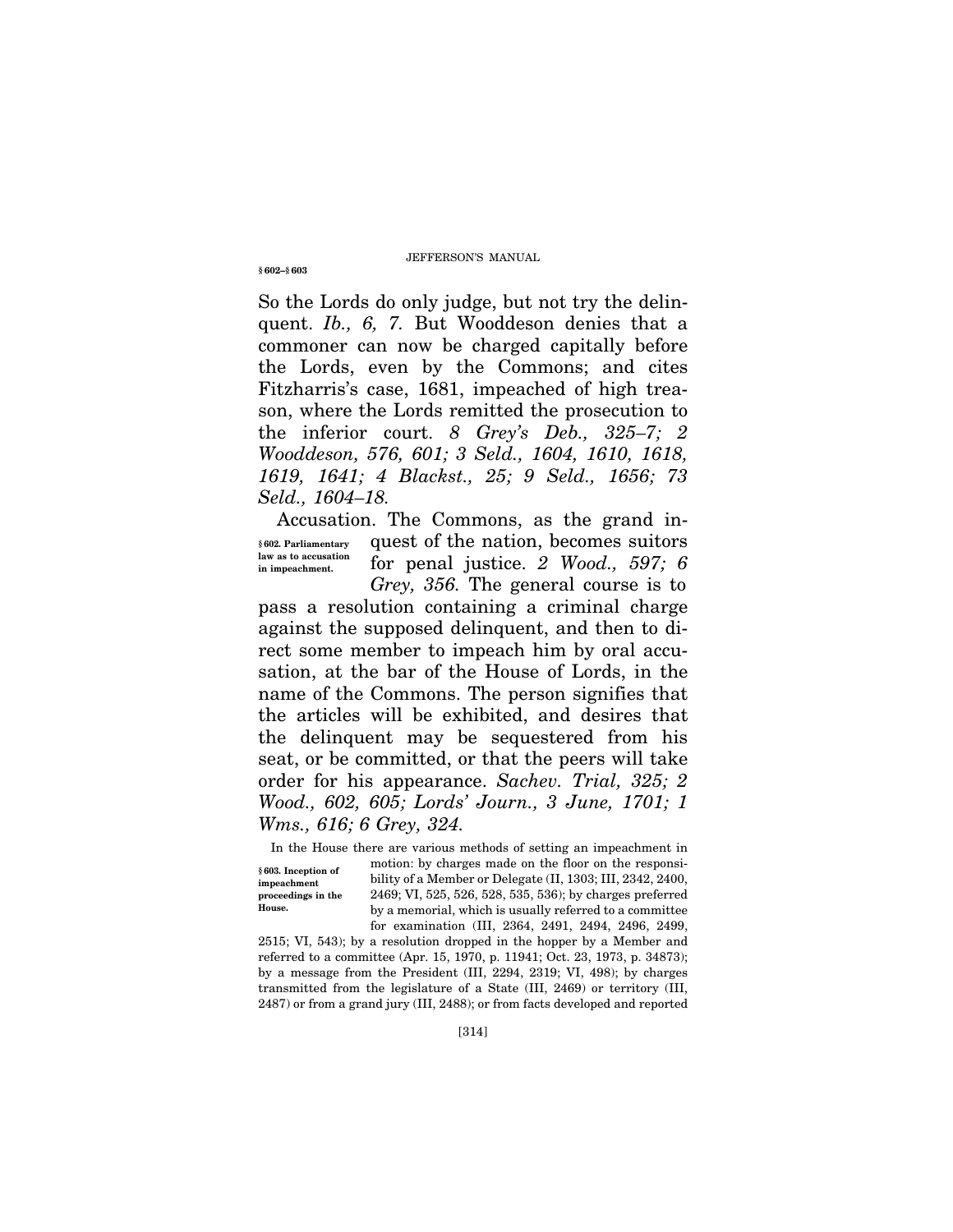by an investigating committee of the House (III, 2399, 2444). In the 93d Congress, the Vice President sought to initiate an investigation by the House of charges against him of possibly impeachable offenses. The Speaker and the House took no action on the request since the matter was pending in the courts and the offenses did not relate to activities during the Vice President's term of office (Sept. 25, 1973, p. 31368; III, 2510 (wherein the Committee on the Judiciary, to which the matter had been referred by privileged resolution, reported that the Vice President could not be impeached for acts or omissions committed before his term of office)). On the other hand, in 1826 the Vice President's request that the House investigate charges against his prior official conduct as Secretary of War was referred, on motion, to a select committee (III, 1736). On September 9, 1998, an independent counsel transmitted to the House under 28 U.S.C. 595(c) a communication containing evidence of alleged impeachable offenses by the President. The House adopted a privileged resolution reported by the Committee on Rules referring the communication to the Committee on the Judiciary, restricting Members' access to the communication, and restricting access to committee meetings and hearings on the communication (H. Res. 525, Sept. 11, 1998, p. 20020). Later, the House adopted a privileged resolution reported by the Committee on the Judiciary authorizing an impeachment inquiry by that committee (H. Res. 581, Oct. 8, 1998, p. 24679). The authority to appoint an independent counsel under 28 U.S.C. 573 expired on June 30, 1999.

A direct proposition to impeach is a question of high privilege in the House and at once supersedes business otherwise in **§ 604. A proposition to** 

**impeach a question of privilege.** 

order under the rules governing the order of business (III, 2045–2048, 2051, 2398; VI, 468, 469; July 22, 1986, p. 17294; Aug. 3, 1988, p. 20206; May 10, 1989, p. 8814;

Sept. 23, 1998, pp. 21560–62; see Deschler, ch. 14, § 8). It may not even be superseded by an election case, which is also a matter of high privilege (III, 2581). It does not lose its privilege from the fact that a similar proposition has been made at a previous time during the same session of Congress (III, 2408), previous action of the House not affecting it (III, 2053). As such, a report of the Committee on the Judiciary accompanying an impeachment resolution is filed from the floor as privileged (Dec. 17, 1998, p. 27819), and is called up as privileged (Dec. 18, 1998, p. 27828). The addition of new articles of impeachment offered by the managers but not reported by committee are also privileged (III, 2401), as is a proposition to refer to committee the papers and testimony in an impeachment of the preceding Congress (V, 7261). To a privileged resolution of impeachment, an amendment proposing instead censure, which is not privileged, was held not germane (Dec. 19, 1998, p. 28107). On several occasions the Committee on the Judiciary, having been referred a question of impeachment, reported a recommendation that impeachment was not warranted and, thereafter, called up the report as a question of privilege (Deschler, ch. 14, § 1.3). Under 28 U.S.C. 596(a) an independent counsel appointed to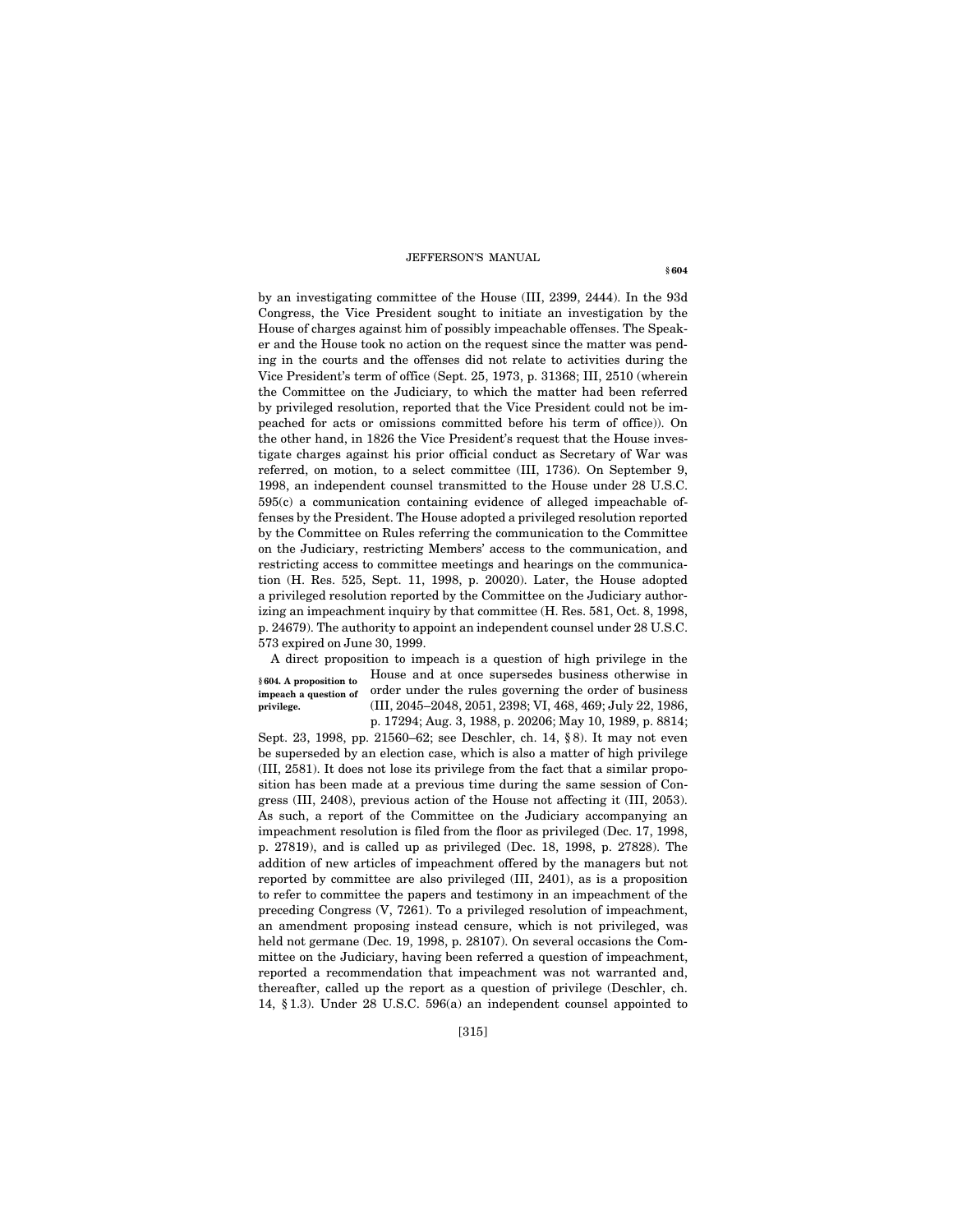investigate the President may be impeached; and a resolution impeaching such independent counsel constitutes a question of the privileges of the House under rule IX (Sept. 23, 1998, p. 21560).

Propositions relating to an impeachment already made also are privileged (III, 2400, 2402, 2410; July 22, 1986, p. 17294; Dec. 2, 1987, p. 33720; Aug. 3, 1988, p. 20206), such as resolutions providing for selection of managers of an impeachment (VI, 517; Dec. 19, 1998, p. 28112), proposing abatement of impeachment proceedings (VI, 514), reappointing managers for impeachment proceedings continued in the Senate from the previous Congress (Jan. 3, 1989, p. 84; Jan. 6, 1999, p. 14), empowering managers to hire special legal and clerical personnel and providing for their pay, and to carry out other responsibilities (Jan. 3, 1989, p. 84; Dec. 19, 1998, p. 28112; Jan. 6, 1999, p. 240), and replacing an excused manager (Feb. 7, 1989, p. 1726); but a resolution simply proposing an investigation, even though impeachment may be a possible consequence, is not privileged (III, 2050, 2546; VI, 463).

Where a resolution of investigation positively proposes impeachment or suggests that end, it has been admitted as of privilege (III, 2051, 2052, 2401, 2402), such as a resolution reported by the Committee on the Judiciary authorizing an impeachment inquiry by that committee and investing the committee with special investigative authorities to facilitate the inquiry (III, 2029; VI, 498, 528, 549; Deschler, ch. 14, §§ 5.8, 6.2; H. Res. 581, Oct. 8, 1998, p. 24679). A committee to which has been referred privileged resolutions for the impeachment of an officer may call up as privileged resolutions incidental to consideration of the impeachment question, including conferral of subpoena authority and funding of the investigation from the contingent fund (now referred to as ''applicable accounts of the House described in clause  $1(j)(1)$  of rule X") (VI, 549; Feb. 6, 1974, p. 2349). Similarly, a resolution authorizing depositions by committee counsel in an impeachment inquiry is privileged under rule IX as incidental to impeachment (Speaker Wright, Oct. 3, 1988, p. 27781).

The impeachment having been made on the floor by a Member (III, 2342, 2400; VI, 525, 526, 528, 535, 536), or charges suggesting impeachment having been made by memorial (III, 2495, **§ 605. Investigation of impeachment charges.** 

2516, 2520; VI, 552), or even appearing through com-

mon fame (III, 2385, 2506), the House has at times ordered an investigation at once. At other times it has refrained from ordering investigation until the charges had been examined by a committee (III, 2364, 2488, 2491, 2492, 2494, 2504, 2513). Under the later practice, resolutions introduced through the hopper that directly call for the impeachment of an officer have been referred to the Committee on the Judiciary, while resolutions calling for an investigation by that committee or by a select committee with a view toward impeachment have been referred to the Committee on Rules (Oct. 23, 1973, p. 34873). Upon receipt of a communication from an independent counsel transmitting to the House under 28 U.S.C. 595(c) a communication containing evidence of alleged impeachable offenses by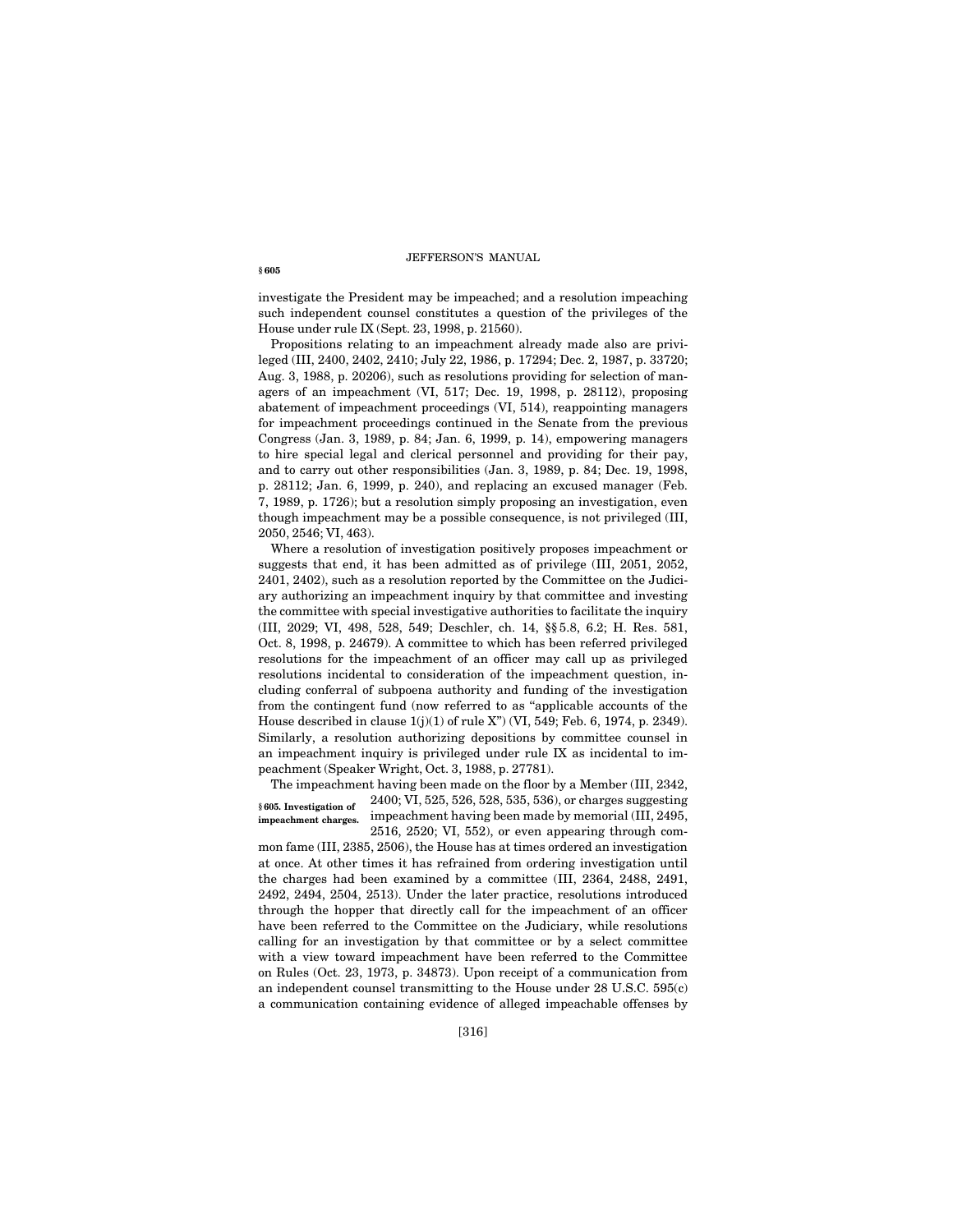**§ 606–§ 607**

the President, the House adopted a resolution reported by the Committee on Rules referring the communication to the Committee on the Judiciary to conduct a review (H. Res. 525, 106th Cong., Sept. 11, 1998, p. 20020). Later, the House adopted a privileged resolution reported by the Committee on the Judiciary authorizing an impeachment inquiry by that committee (H. Res. 581, Oct. 8, 1998, pp. 24679, 24735).

The House has always examined the charges by its own committee before

**§ 606. Procedure of committee in investigating.** 

it has voted to impeach (III, 2294, 2487, 2501). This committee has sometimes been a select committee (III, 2342, 2487, 2494), sometimes a standing committee (III, 2400, 2409). In some instances the committee has

made its inquiry ex parte (III, 2319, 2343, 2366, 2385, 2403, 2496, 2511); but in the later practice the sentiment of committees has been in favor of permitting the accused to explain, present witnesses, cross-examine (III, 2445, 2471, 2518), and be represented by counsel (III, 2470, 2501, 2511, 2516; 93d Cong., Aug. 20, 1974, p. 29219; H. Rept. 105–830, Dec. 16, 1998). The Committee on the Judiciary having been directed by the House to investigate whether sufficient grounds existed for the impeachment of President Nixon, and the President having resigned following the decision of that committee to recommend his impeachment to the House, the chairman of the committee submitted from the floor as privileged the committee's report containing the articles of impeachment approved by the committee but without an accompanying resolution of impeachment. The House thereupon adopted a resolution (1) taking notice of the committee's action on a resolution and Articles of Impeachment and of the President's resignation; (2) accepting the report and authorizing its printing, with additional views; and (3) commending the chairman and members of the committee for their efforts (Aug. 20, 1974, p. 29361).

During the pendency of an impeachment resolution, remarks in debate may include references to personal misconduct on the part of the President but may not include language generally abusive toward the President and may not in-**§ 606a. Procedure of House in considering.** 

clude comparisons to the personal conduct of sitting Members of the House or Senate (Dec. 18, 1998, p. 27829). A resolution setting forth four separate articles of impeachment may be divided among the articles (Dec. 19, 1998, p. 28110).

Its committee on investigation having reported, the House may vote the

**§ 607. Impeachment carried to the Senate.**  impeachment (III, 2367, 2412; VI, 500, 514; Mar. 2, 1936, pp. 3067–91), and, after having notified the Senate by message (III, 2413, 2446), may direct the im-

peachment to be presented at the bar of the Senate by a single Member (III, 2294), or by two (III, 2319, 2343, 2367), or five (III, 2445) or nine (July 22, 1986, p. 17306) or 13 (Dec. 19, 1998, p. 28112). These Members in two notable cases represented the majority party alone (*e.g.*, Dec. 19, 1998, p. 28112), but ordinarily include representation of the minority party (III, 2445, 2472, 2505). Under early practice the House elected managers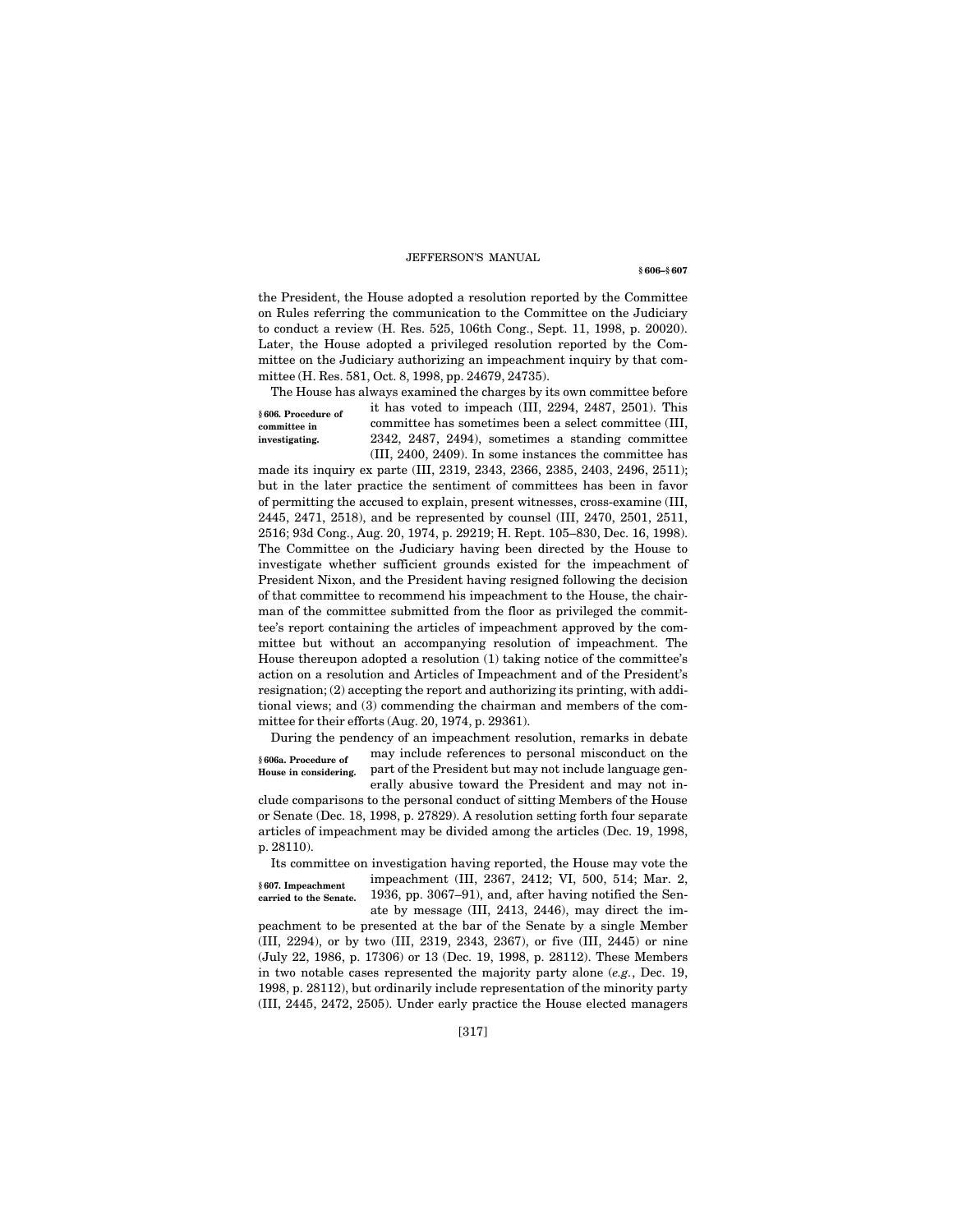by ballot (III, 2300, 2323, 2345, 2368, 2417). In two instances the Speaker appointed the managers on behalf of the House pursuant to an order of the House (III, 2388, 2475). Since 1912 the House has adopted a resolution appointing managers. In the later practice the House considers together the resolution and articles of impeachment (VI, 499, 500, 514; Mar. 2, 1936, pp. 3067–91) and following their adoption adopts resolutions electing managers to present the articles before the Senate, notifying the Senate of the adoption of articles and election of managers, and authorizing the managers to prepare for and to conduct the trial in the Senate (VI, 500, 514, 517; Mar. 6, 1936, pp. 3393, 3394; July 22, 1986, p. 17306; Aug. 3, 1988, p. 20206). These privileged incidental resolutions may be merged into a single indivisible privileged resolution (H. Res. 614, Dec. 19, 1998, p. 28112; H. Res. 10, Jan. 6, 1999, p. 240).

Process. If the party do not appear, proclamations are to be issued, giving him a day to appear. On their return they are strictly examined. If any error be found in them, a new proclamation issues, giving a short day. If he appear not, his goods may be arrested, and they may proceed. *Seld. Jud. 98, 99.* **§ 608. Impeachment process in the Senate.** 

Under an order of the Senate, the Secretary of the Senate informed the

**§ 608a. Senate impeachment proceedings against President Clinton.** 

**§ 608–§ 608a** 

House and the Chief Justice that it was ready to receive the House managers for the purpose of exhibiting articles of impeachment against President Clinton (Jan. 6, 1999, p. 37). At the appointed hour the House managers were announced and escorted into the Senate chamber

by the Senate Sergeant-at-Arms (Jan. 7, 1999, p. 272). The managers presented the articles of impeachment by reading two resolutions as follows: (1) the appointment of managers (H. Res. 10, Jan. 7, 1999, p. 272); and (2) the two articles of impeachment (H. Res. 611, Jan. 7, 1999, p. 273). Thereupon, the managers requested the Senate take order for trial (Jan. 7, 1999, p. 273).

The Senate adopted a resolution governing the initial impeachment proceedings of President Clinton (S. Res. 16, Jan. 8, 1999, p. 349). Later it adopted a second resolution governing the remaining proceedings (S. Res. 30, Jan. 28, 1999, p. 1843). The first resolution issued the summons in the usual form. It also provided a timetable for (1) the filing of an answer by the President; (2) the filing of a reply by the House, together with the record consisting of publicly available materials that had been submitted to or produced by the House Judiciary Committee (the resolution further directed that the record be admitted into evidence, printed, and made available to Senators); (3) the filing of a trial brief by the House; (4) the filing of any motions permitted under the rules of impeachment (except for mo-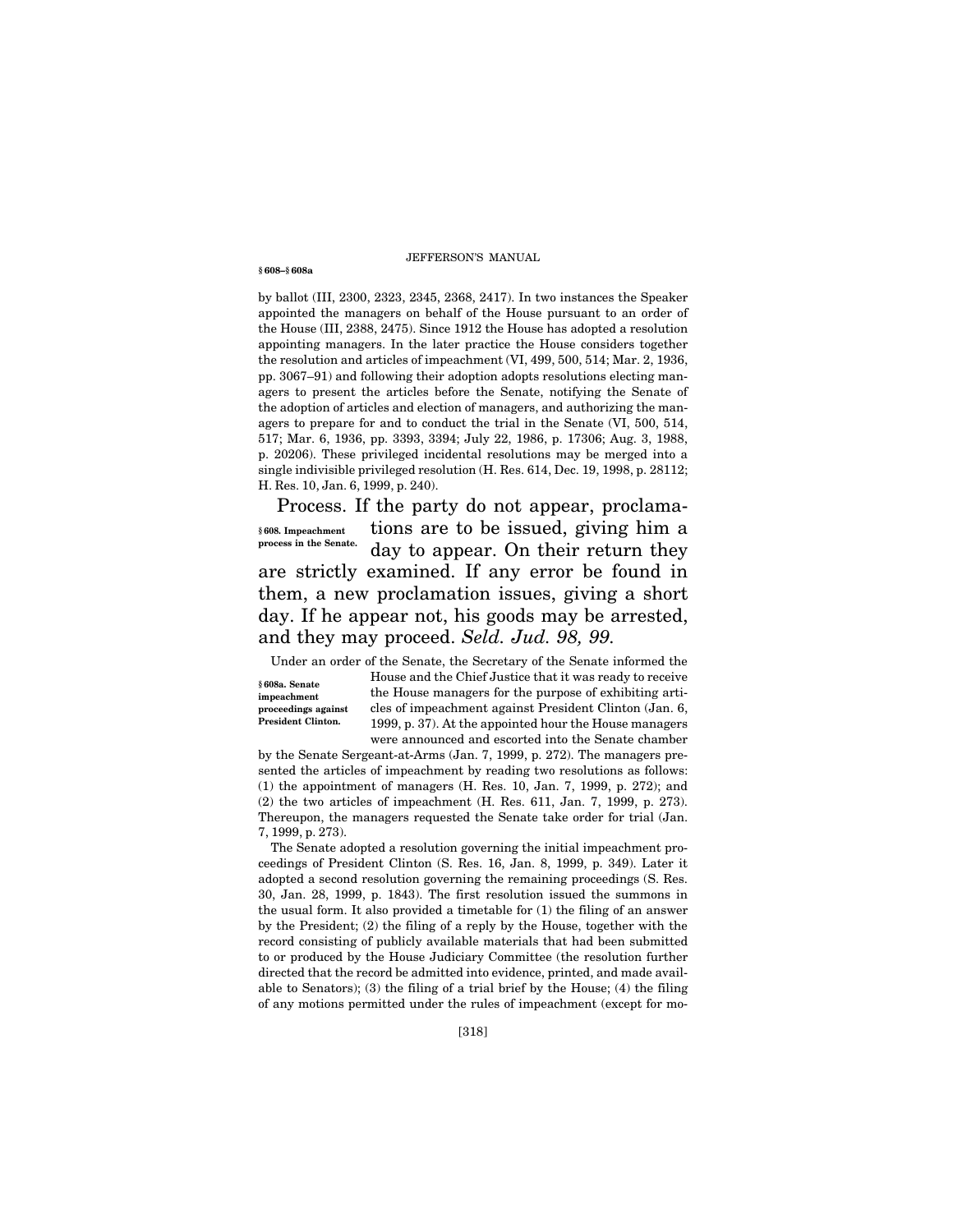tions to subpoena witnesses or to present evidence not in the record); (5) the filing of responses to any such motions; (6) the filing of a trial brief by the President; (7) the filing of a rebuttal brief by the House; and (8) arguments on such motions. The resolution then directed the Senate to dispose of any such motions and established a further timetable for (1) the House to make its presentation in support of the articles of impeachment (such argument to be confined to the record); (2) the President to make his presentation in opposition to the articles of impeachment; and (3) the Senators to question the parties. The resolution directed the Senate, upon completion of that phase of the proceedings, to dispose of a motion to dismiss, and if defeated, to dispose of a motion to subpoena witnesses or to present any evidence not in the record. The resolution further provided that, if the motion to call witnesses were adopted, the witnesses would first be deposed and then the Senate would decide which witnesses should testify. It further provided that if the Senate failed to dismiss the case, the parties would proceed to present evidence. Finally, the resolution directed the Senate to vote on each article of impeachment at the conclusion of the deliberations. The evidentiary record (summons, answer, replies, and trial briefs) was printed in the Record by unanimous consent (Jan. 14, 1999, p. 357). Pursuant to the previous order of the Senate (S. Res. 16, Jan. 8, 1999, p. 349), the House managers were recognized for 24 hours to present their case in support of conviction and removal of President Clinton (Jan. 14, 1999, p. 521); counsel for the President was then recognized for 24 hours to present the President's defense (Jan. 19, 1999, p. 1055); and Senators submitted questions in writing of either the House managers or the President's counsel (which were read by the Chief Justice, alternating between parties) for a period not to exceed 16 hours (Jan. 22, 1999, p. 1244). The Chief Justice ruled that a House manager could not object to a question although he could object to an answer (Jan. 22, 1999, p. 1250; Jan. 23, 1999, p. 1320). The Senate adopted a motion to consider a motion to dismiss in executive session (Jan. 25, 1999, p. 1339), and the motion to dismiss was defeated (Jan. 27, 1999, p. 1397). The Senate adopted a motion to consider a motion of the House managers to subpoena witnesses in executive session (Jan. 26, 1999, p. 1370). The Senate adopted that motion, which: (1) authorized the issuance of subpoenas for depositions of three witnesses; (2) admitted miscellaneous documents into the trial record; and (3) petitioned the Senate to request the appearance of President Clinton at a deposition (Jan. 26, 1999, p. 1370).

The Senate subsequently adopted a resolution governing the remaining impeachment proceedings as follows: (1) establishment of a timetable for conducting and reviewing depositions, resolving any objections made during the depositions, and considering motions to admit any portions of the depositions into evidence; (2) consideration of motions for additional discovery (if made by the two Leaders jointly); (3) disposition of motions governing the presentation of evidence or witnesses before the Senate and motions by the President's counsel (specifically precluding a motion to re-

**§ 608a**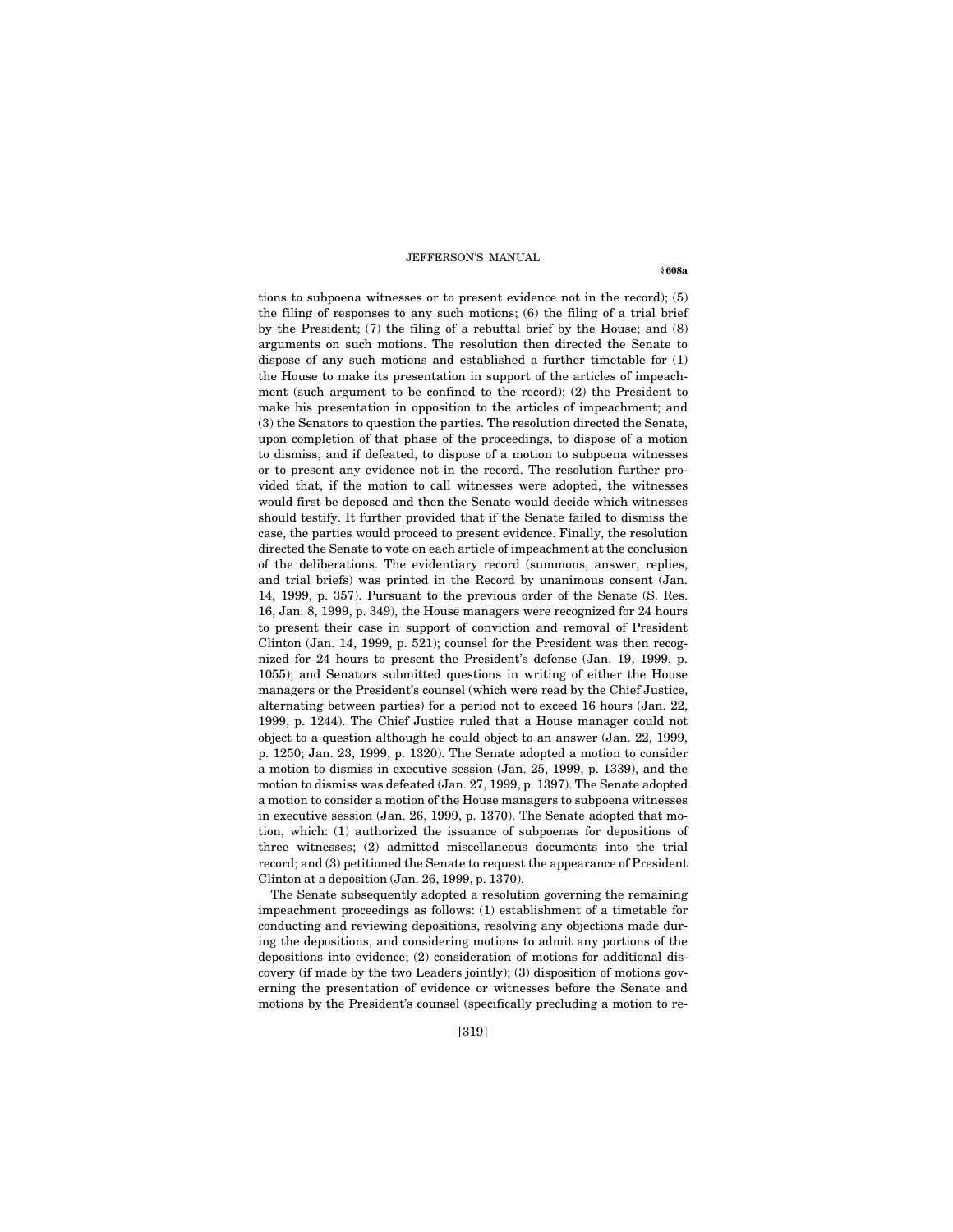open the record and specifically permitting a motion to allow final deliberations in open session); (4) establishment of a timetable to vote on the articles of impeachment; and (5) authorization to issue subpoenas to take certain depositions and to establish procedures for conducting depositions (S. Res. 30, Jan. 28, 1999, p. 1453). The Senate adopted two parts of a divided motion as follows: (1) permitting the House managers to admit transcripts and videotapes of oral depositions into evidence (Feb. 4, 1999, p. 1817); and (2) permitting the parties to present before the Senate for an equally divided specified period of time portions of videotapes or oral depositions admitted into evidence, having first rejected a preemptive motion to restrict the House managers' presentation of evidence to written transcripts (Feb. 4, 1999, p. 1817). The Senate rejected the portion of the divided motion that would have authorized a subpoena for the appearance of a named witness (Feb. 4, 1999, p. 1827). During debate on the motion, the Senate, by unanimous consent, permitted the House managers and counsel for the President to make references to videotaped oral depositions (Feb. 4, 1999, p. 1817). The Senate rejected two additional motions as follows: (1) a motion to proceed directly to closing arguments and an immediate vote on the articles of impeachment (Feb. 4, 1999, p. 1827); and (2) a motion that the House managers provide written notice to counsel for the President by a time certain of those portions of videotaped deposition testimony they planned to use during their evidentiary presentation or during closing arguments (Feb. 4, 1999, p. 1827). By unanimous consent the Senate printed certain deposition transcripts in the Record and transmitted to the House managers and the counsel for the President deposition transcripts and videotapes (Feb. 4, 1999, p. 1827). The Chief Justice held inadmissible a portion of a videotaped deposition not entered as evidence into the Senate record (other portions of which were admitted under an order of the Senate), and a unanimous-consent request nevertheless to admit that portion of a deposition was objected to (Feb. 6, 1999, p. 1954). After closing arguments, the Senate adopted a motion to consider the articles of impeachment in closed session (Feb. 9, 1999, p. 2055). After closed deliberations the Senate Clerk read the articles of impeachment against President Clinton in open session, and each Senator voted ''guilty'' or ''not guilty'' on each article (Feb. 12, 1999, p. 2375). By votes of 45–55 and 50–50 respectively, the Senate adjudged President Clinton not guilty on each article of impeachment (Feb. 12, 1999, p. 2375). The Senate communicated to the House and the Secretary of State the judgment of the Senate (Feb. 12, 1999, p. 2375).

See S. Doc. 93-102, "Procedure and Guidelines for Impeachment Trials in the United States Senate,'' for precedents relating to the conduct of Senate impeachments.

Articles. The accusation (articles) of the Commons is substituted in place of an indictment. Thus, by the usage of **§ 609. Exhibition and form of articles.**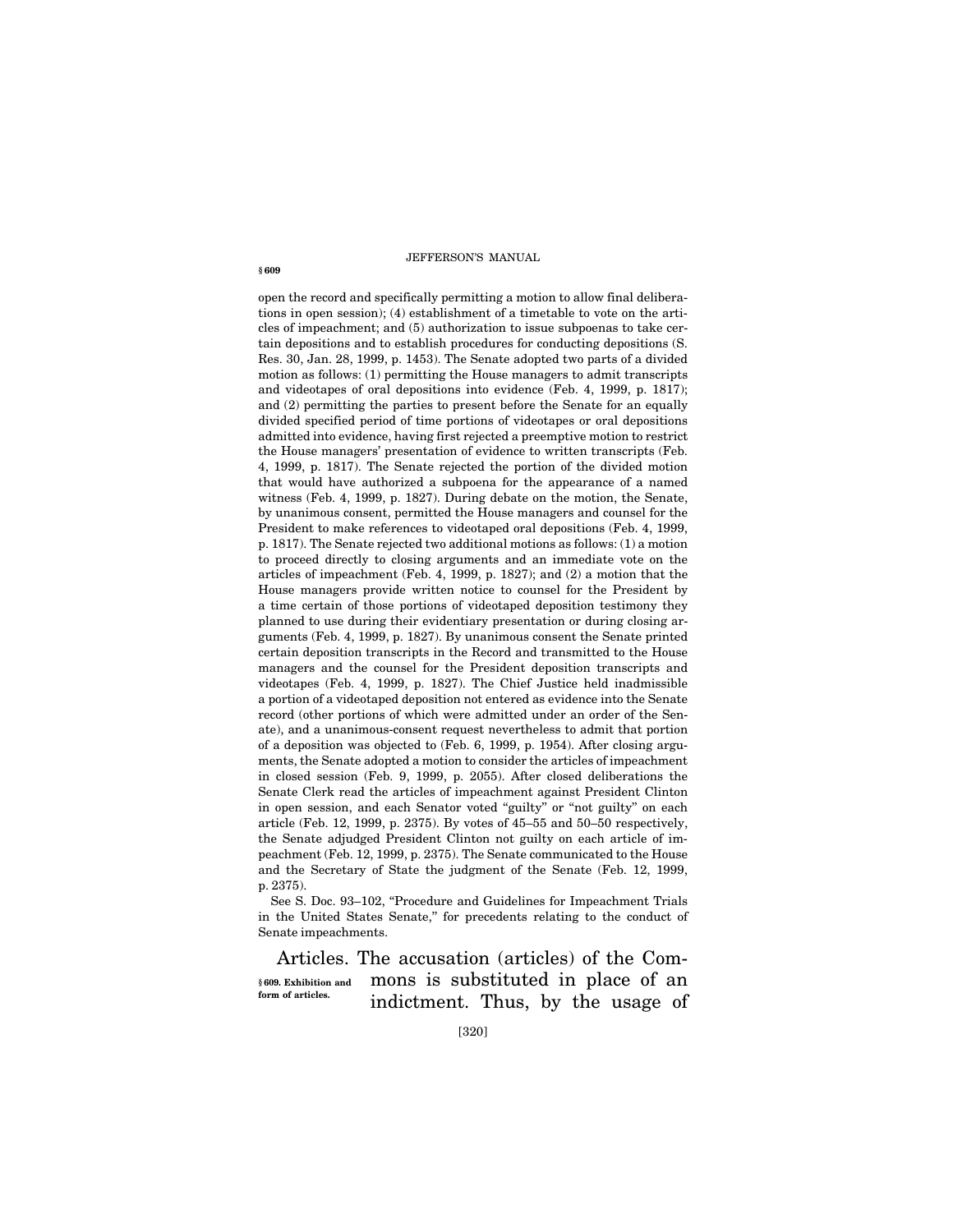Parliament, in impeachment for writing or speaking, the particular words need not be specified. *Sach. Tr., 325; 2 Wood., 602, 605; Lords' Journ., 3 June, 1701; 1 Wms., 616.*

Having delivered the impeachment, the committee returns to the House and reports verbally (III, 2413, 2446; VI, 501). Formerly, the House exhibited its articles after the impeachment had been carried to the bar of the Senate; in the later practice, the resolution and articles of impeachment have been considered together and exhibited simultaneously in the Senate by the managers (VI, 501, 515; Mar. 10, 1936, pp. 3485–88; Oct. 7, 1986, p. 29126; Jan. 7, 1999, p. 272). The managers, who are elected by the House (III, 2300, 2345, 2417, 2448; VI, 500, 514, 517; Mar. 2, 1936, pp. 3393, 3394) or appointed by the Speaker (III, 2388, 2475), carry the articles in obedience to a resolution of the House (III, 2417, 2419, 2448) to the bar of the Senate (III, 2420, 2449, 2476), the House having previously informed the Senate (III, 2419, 2448) and received a message informing them of the readiness of the latter body to receive the articles (III, 2078, 2325, 2345; Aug. 6, 1986, p. 19335; Jan. 6, 1999, p. 240). Having exhibited the articles the managers return and report verbally to the House (III, 2449, 2476).

The articles in the Belknap impeachment were held sufficient, although attacked for not describing the respondent as one subject to impeachment (III, 2123). In the proceedings against Judge Ritter, objections to the articles of impeachment, on the ground that they duplicated and accumulated separate offenses, were overruled (Apr. 3, 1936, p. 4898; Apr. 17, 1936, p. 5606). These articles are signed by the Speaker and attested by the Clerk (III, 2302, 2449), and in form approved by the practice of the House (III, 2420, 2449, 2476).

Articles of impeachment which have been exhibited to the Senate may be subsequently modified or amended by the House (VI, 520; Mar. 30, 1936, pp. 4597–99), and a resolution proposing to amend articles of impeachment previously adopted by the House is privileged for consideration when reported by the managers on the part of the House (VI, 520; Mar. 30, 1936, p. 4597).

For discussion of substantive charges contained in articles of impeachment and the constitutional grounds for impeachment, see § 175, *supra* (accompanying Const., art. II, sec. 4). For a discussion of the presentation of the House managers in support of the impeachment of President Clinton, and related matters, see § 608a, *supra*.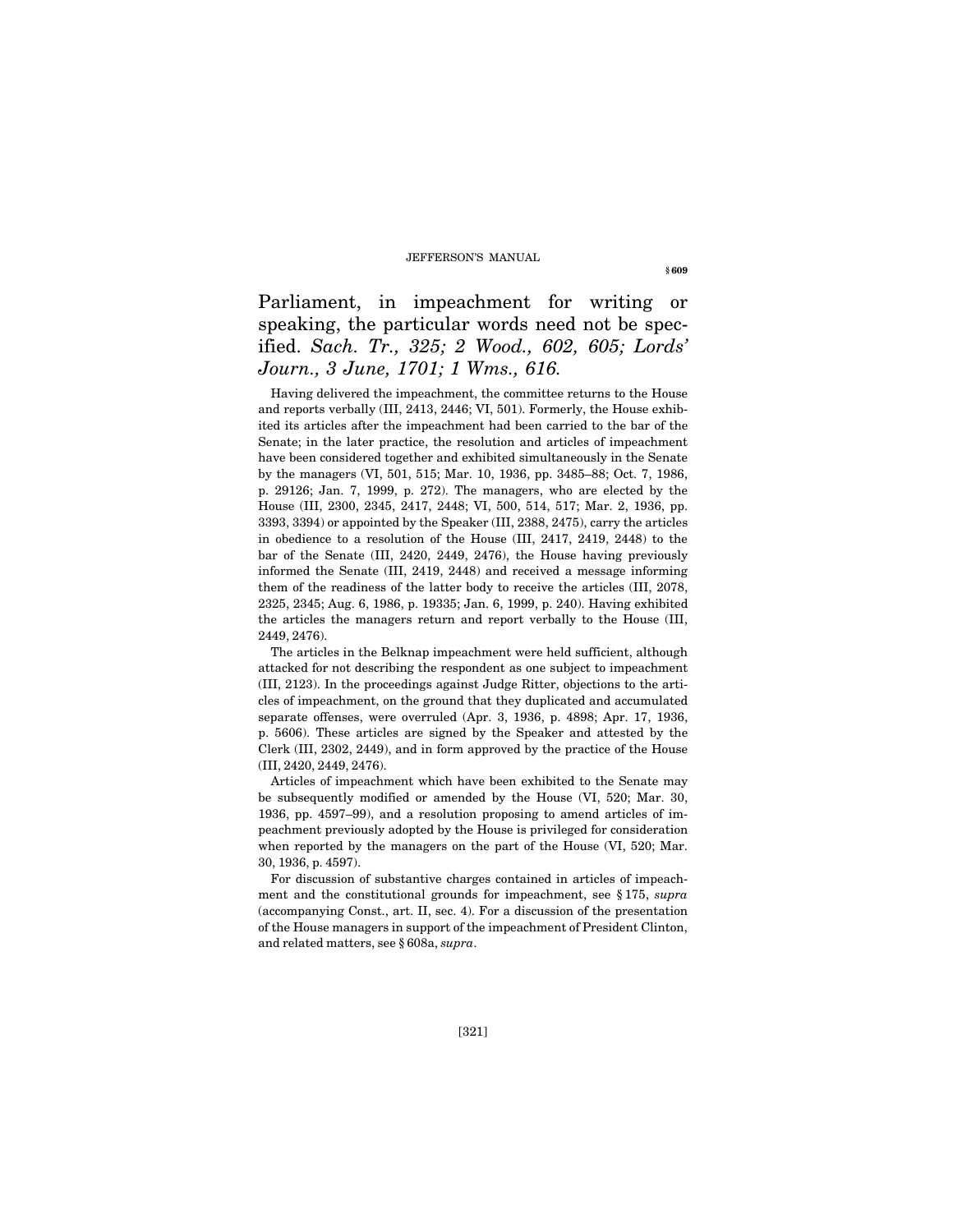**§ 610–§ 611**

Appearance. If he appear, and the case be capital, he answers in custody; though not if the accusation be general. He is not to be committed but on spe-**§ 610. Parliamentary law as to appearance of respondent.** 

cial accusations. If it be for a misdemeanor only, he answers, a lord in his place, a commoner at the bar, and not in custody, unless, on the answer, the Lords find cause to commit him, till he finds sureties to attend, and lest he should fly. *Seld. Jud., 98, 99.* A copy of the articles is given him, and a day fixed for his answer. *T. Ray.; 1 Rushw., 268; Fost., 232; 1 Clar. Hist. of the Reb., 379.* On a misdemeanor, his appearance may be in person, or he may answer in writing, or by attorney. *Seld. Jud., 100.* The general rule on accusation for a misdemeanor is, that in such a state of liberty or restraint as the party is when the Commons complain of him, in such he is to answer. *Ib., 101.* If previously committed by the commons, he answers as a prisoner. But this may be called in some sort judicium parium suorum. *Ib.* In misdemeanors the party has a right to counsel by the common law, but not in capital cases. *Seld. Jud., 102, 105.*

This paragraph of the parliamentary law is largely obsolete so far as

**§ 611. Requirements of the Senate as to appearance of respondent.** 

the practice of the House and the Senate are concerned. The accused may appear in person or by attorney (III, 2127, 2349, 2424), and take the stand in his own behalf (VI, 511, 524; Apr. 11, 1936, pp. 5370–86; Oct. 7, 1986, p. 29149), or he may not appear at all (III, 2307, 2333,

2393). In case he does not appear the House does not ask that he be compelled to appear (III, 2308), but the trial proceeds as on a plea of ''not guilty.'' It has been decided that the Senate has no power to take into custody the body of the accused (III, 2324, 2367). The writ of summons to the accused recites the articles and notifies him to appear at a fixed time and place and file his answer (III, 2127). In all cases respondent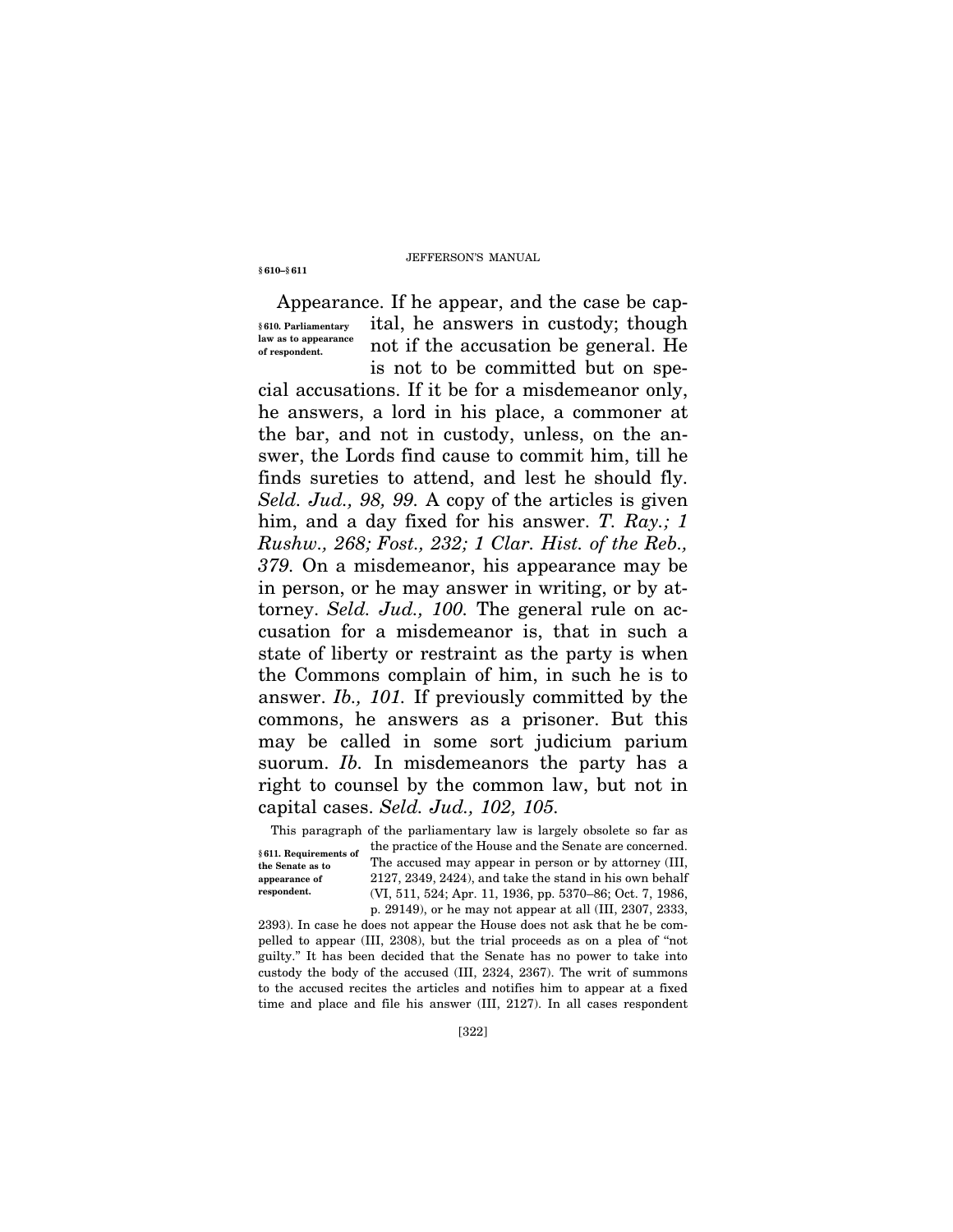may appear by counsel (III, 2129), and in one trial, when a petition set forth that respondent was insane, the counsel of his son was admitted to be heard and present evidence in support of the petition, but not to make argument (III, 2333). For a discussion of answers, arguments, and presentations of the respondent in the Clinton impeachment proceedings, see § 608a, *supra*.

The chairman of the committee impeaches at the bar of the Senate by oral accusation (III, 2413, 2446, 2473), and the managers for the House attend in the Senate after the articles have been exhibited and demand that process issue for the attendance of respondent (III, 2451, 2478), after which they return and report verbally to the House (III, 2423, 2451; VI, 501). The Senate thereupon issue a writ of summons, fixing the day of return (III, 2423, 2451; S. Res. 16, Jan. 8, 1999, p. 349); and in a case wherein the respondent did not appear by person or attorney the Senate published a proclamation for him to appear (III, 2393). But the respondent's goods were not attached. In only one case has the parliamentary law as to sequestration and committal been followed (III, 2118, 2296), later inquiry resulting in the conclusion that the Senate had no power to take into custody the body of the accused (III, 2324, 2367).

Answer. The answer need not observe great strictness of the form. He may plead guilty as to part, and defend as to the residue; or, saving all exceptions, deny the whole or give a particular answer to each article separately. *1 Rush., 274; 2 Rush., 1374; 12 Parl. Hist., 442; 3 Lords' Journ., 13 Nov., 1643; 2 Wood., 607.* But he cannot plead a pardon in bar to the impeachment. *2 Wood., 615; 2 St. Tr., 735.* **§ 612. Answer of respondent.** 

In the Senate proceedings of the impeachment of President Andrew Johnson, the answer of the President took up the articles one by one, denying some of the charges, admitting others but denying that they set forth impeachable offenses, and excepting to the sufficiency of others (III, 2428). The form of this answer was commented on during preparation of the replication in the House (III, 2431). In the Senate proceedings on the impeachment of President Clinton, the answer of the President also took up the articles one by one, denying some of the charges and admitting others but denying that they set forth impeachable offenses (Jan. 14, 1999, pp. 359–361). Blount and Belknap demurred to the charges on the ground that they were not civil officers within the meaning of the Constitution (III, 2310, 2453), and Swayne also raised questions as to the jurisdiction of the Senate (III, 2481). The answer is part of the pleadings, and exhibits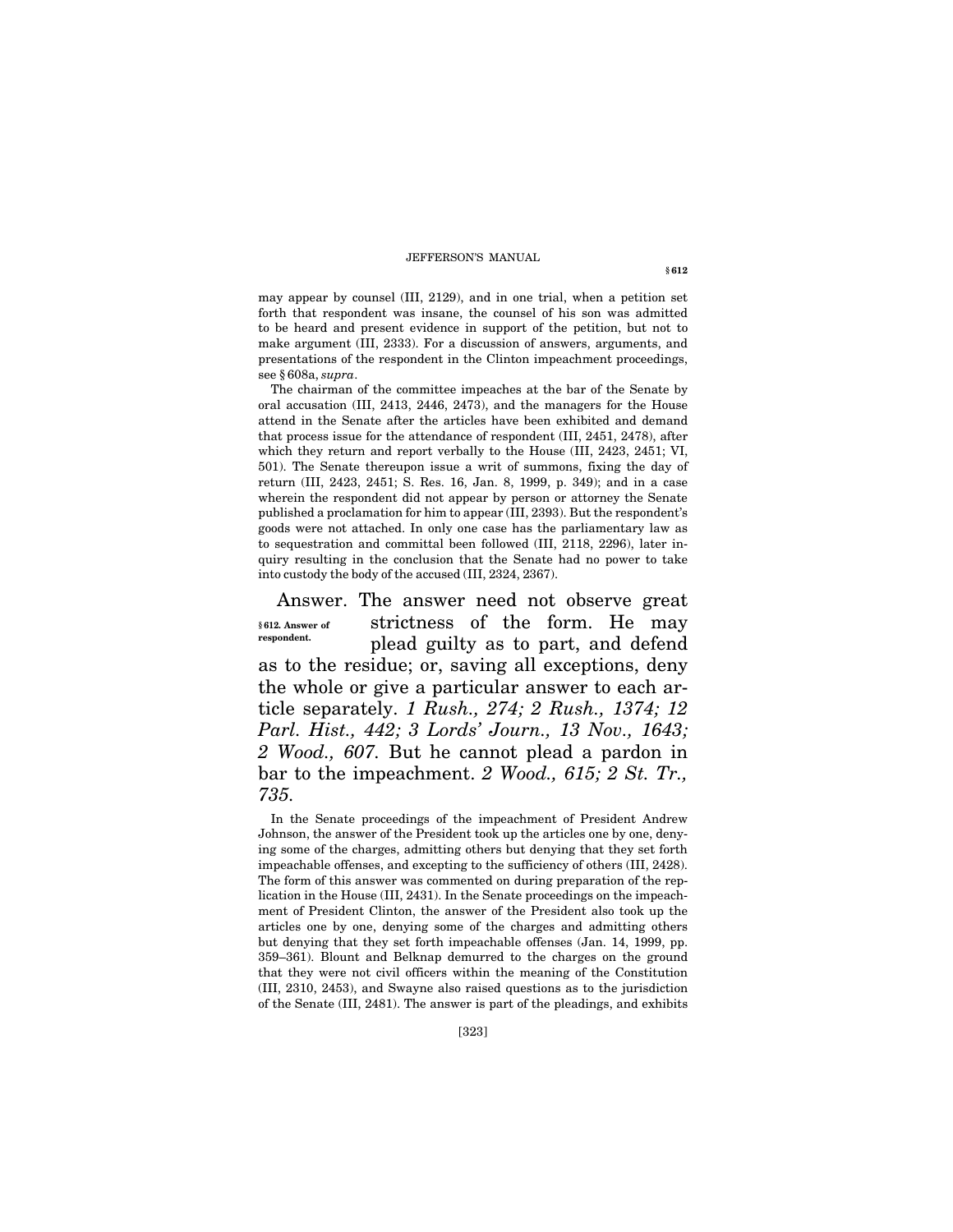**§ 613–§ 614**

in the nature of evidence may not properly be attached thereto (III, 2124). The answer of the respondent in impeachment proceedings is messaged to the House and subsequently referred to the managers on the part of the House (VI, 506; Apr. 6, 1936, p. 5020; Sept. 9, 1986, p. 22317).

For a chronology of arguments and presentations of the respondent in the Clinton impeachment proceedings, see § 608a, *supra*.

Replication, rejoinder, &c. There may be a replication, rejoinder, &c. *Sel. Jud.,*  **§ 613. Other pleadings.**  *114; 8 Grey's Deb., 233; Sach. Tr., 15; Journ. H. of Commons, 6 March, 1640–1.*

A replication is always filed (for the form of replication in modern practice, see Sept. 26, 1988, p. 25357), and in one instance the pleadings proceeded to a rejoinder, surrejoinder, and similiter (III, 2455). A respondent also has filed a protest instead of pleading on the merits (III, 2461), but there was objection to this and the Senate barely permitted it. In another case respondent interposed a plea as to jurisdiction of offenses charged in certain articles, but declined to admit that it was a demurrer with the admissions pertinent thereto (III, 2125, 2431). In the Belknap trial the House was sustained in averring in pleadings as to jurisdiction matters not averred in the articles (III, 2123). The right of the House to allege in the replication matters not touched in the articles has been discussed (III, 2457). In the Louderback (VI, 522) and Ritter (Apr. 6, 1936, p. 4971) impeachment proceedings, the managers on the part of the House prepared and submitted the replication to the Senate without its consideration by the House, contrary to former practice (VI, 506). The Senate may consider in closed session various preliminary motions made by respondent (*e.g.*, to declare the Senate rule on appointment of a committee to receive evidence to be unconstitutional, to declare beyond a reasonable doubt as the standard of proof in an impeachment trial, and to postpone the impeachment trial) before voting in open session to dispose of those motions (Oct. 7, 8, 1986, pp. 29151, 29412).

For a chronology in the Senate of disposition of motions permitted under Senate impeachment rules, see § 608a, *supra*.

Witnesses. The practice is to swear the wit-§614. Examination of nesses in open House, and then examine them there; or a committee may be named, who shall examine them in committee, either on interrogatories agreed on in the House, or such as the committee in their discretion shall demand. *Seld. Jud., 120, 123.* **witnesses.**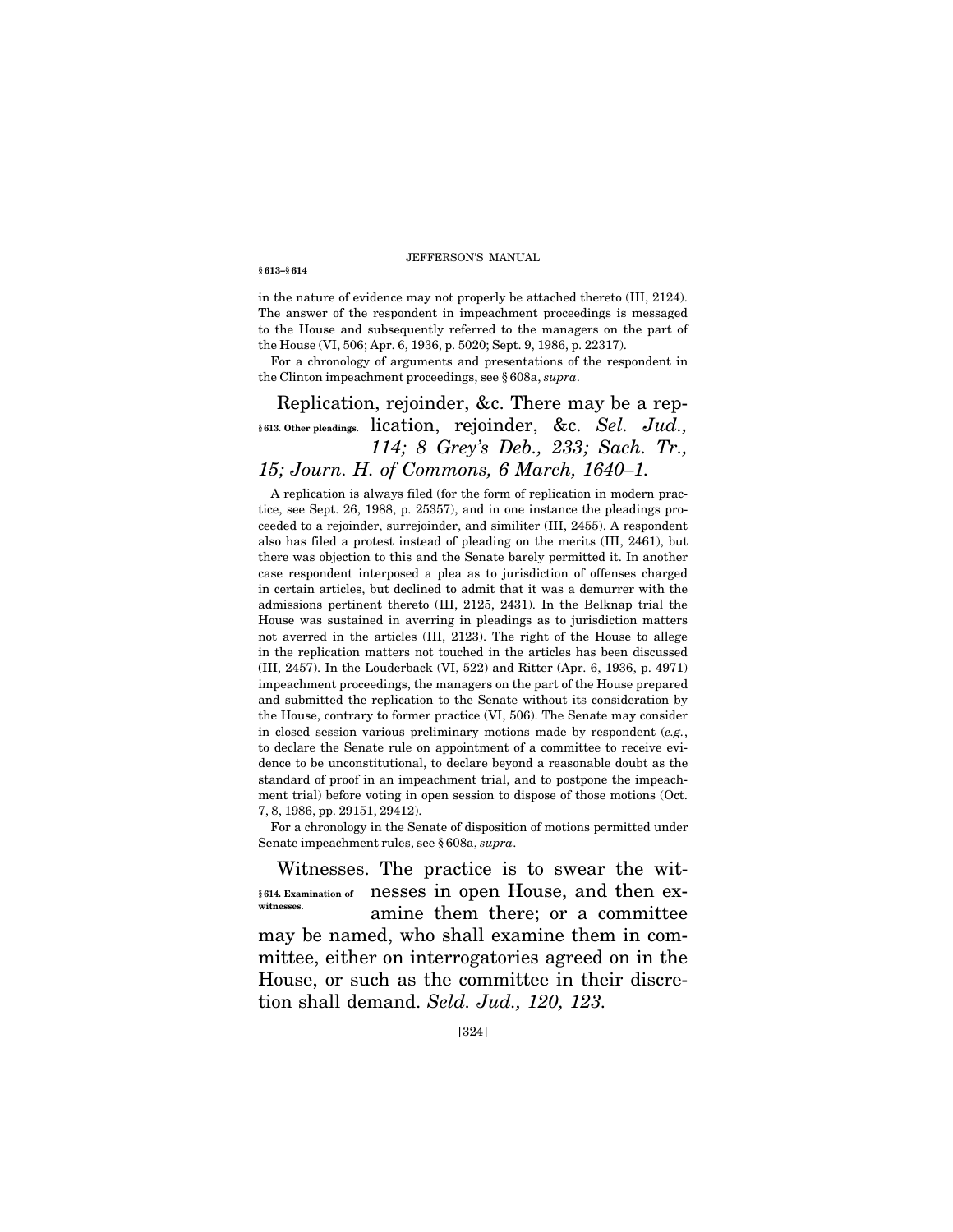In trials before the Senate witnesses have always been examined in open Senate, although examination by a committee has been suggested (III, 2217) and utilized (S. Res. 38, 101st Cong., Mar. 16, 1989, p. 4533). In the 74th Congress, the Senate amended its rules for impeachment trials to allow the presiding officer, upon the order of the Senate, to appoint a committee to receive evidence and take testimony in the trial of any impeachment (May 28, 1935, p. 8309). In the trial of Judge Claiborne the Senate directed the appointment of a committee of twelve Senators to take evidence and testimony pursuant to rule XI of the Rules of Procedure and Practice in the Senate when Sitting on Impeachment Trials (S. Res. 481, Aug. 15, 1986, p. 22035); and in Nixon *v.* United States, 113 S. Ct. 732 (1993), the Supreme Court refused to declare unconstitutional the appointment of such a committee to take evidence and testimony.

For a chronology of motions to subpoena witnesses during the Senate impeachment proceedings against President Clinton, see § 608a, *supra*.

Jury. In the case of Alice Pierce, *1 R., 2,* a jury was impaneled for her trial before a committee. *Seld. Jud., 123.* But this was on a complaint, not on impeachment by the Commons. *Seld. Jud., 163.* It must also have been for a misdemeanor only, as the Lords spiritual sat in the case, which they do on misdemeanors, but not in capital cases. *Id., 148.* The judgment was a forfeiture of all her lands and goods. *Id., 188.* This, Selden says, is the only jury he finds recorded in Parliament for misdemeanors; but he makes no doubt, if the delinquent doth put himself on the trial of his country, a jury ought to be impaneled, and he adds that it is not so on impeachment by the Commons, for they are in loco proprio, and there no jury ought to be impaneled. *Id., 124.* The Ld. Berkeley, *6 E., 3,* was arraigned for the murder of L. 2, on an information on the part of the King, and not on impeachment of the Commons; for then they had been patria sua. He waived his peerage, and was tried by a jury of **§ 615. Relation of jury trial to impeachment.** 

[325]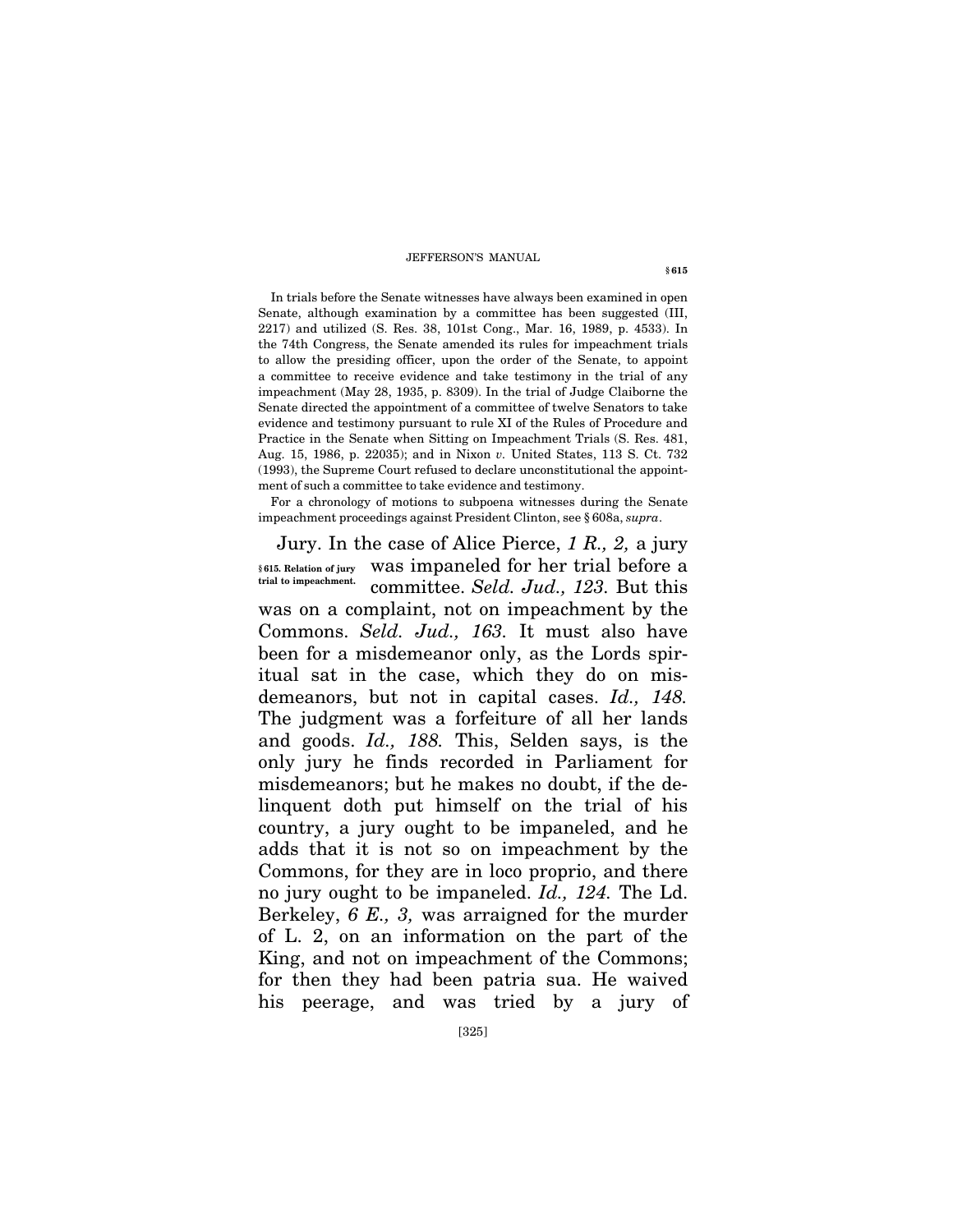Gloucestershire and Warwickshire. *Id., 126.* In *1 H., 7,* the Commons protest that they are not to be considered as parties to any judgment given, or hereafter to be given in Parliament. *Id., 133.* They have been generally and more justly considered, as is before stated, as the grand jury; for the conceit of Selden is certainly not accurate, that they are the patria sua of the accused, and that the Lords do only judge, but not try. It is undeniable that they do try; for they examine witnesses as to the facts, and acquit or condemn, according to their own belief of them. And Lord Hale says, ''the peers are judges of law as well as of fact;'' *2 Hale, P. C., 275;* Consequently of fact as well as of law.

No jury is possible as part of an impeachment trial under the Constitution (III, 2313). In 1868, after mature consideration, the Senate overruled the old view of its functions (III, 2057), and decided that it sat for impeachment trials as the Senate and not as a court (III, 2057), and eliminated from its rules all mention of itself as a ''high court of impeachment'' (III, 2079, 2082). However, the modern view of the Senate as a court was evident during the impeachment trial of President Clinton. There the Senate convened as a ''Court of Impeachment'' (see, *e.g.*, Jan. 7, 1999, p. 272). In response to an objection raised by a Senator, the Chief Justice held that the Senate was not sitting as a ''jury'' but was sitting as a ''court'' during the impeachment trial of President Clinton. As such, the House managers were directed to refrain from referring to the Senators as "jurors" (Jan. 15, 1999, p. 580).

An anxiety lest the Chief Justice might have a vote in the approaching

**§ 615a. The presiding officer.** 

trial of the President seems to have prompted this earlier action (III, 2057). There was examination of the question of the Chief Justice's power to vote (III, 2098);

but the Senate declined to declare his incapacity to vote, and he did in fact give a casting vote on incidental questions (III, 2067). Under the earlier practice, the Senate declined to require that the Chief Justice be sworn when about to preside (III, 2080); but the Chief Justice had the oath administered by an associate justice (III, 2422). The President pro tempore of the Senate, pursuant to an earlier order of the Senate, appointed a committee to escort the Chief Justice into the Senate chamber to preside over the impeachment trial of President Clinton, administered the oath to him,

**§ 615a**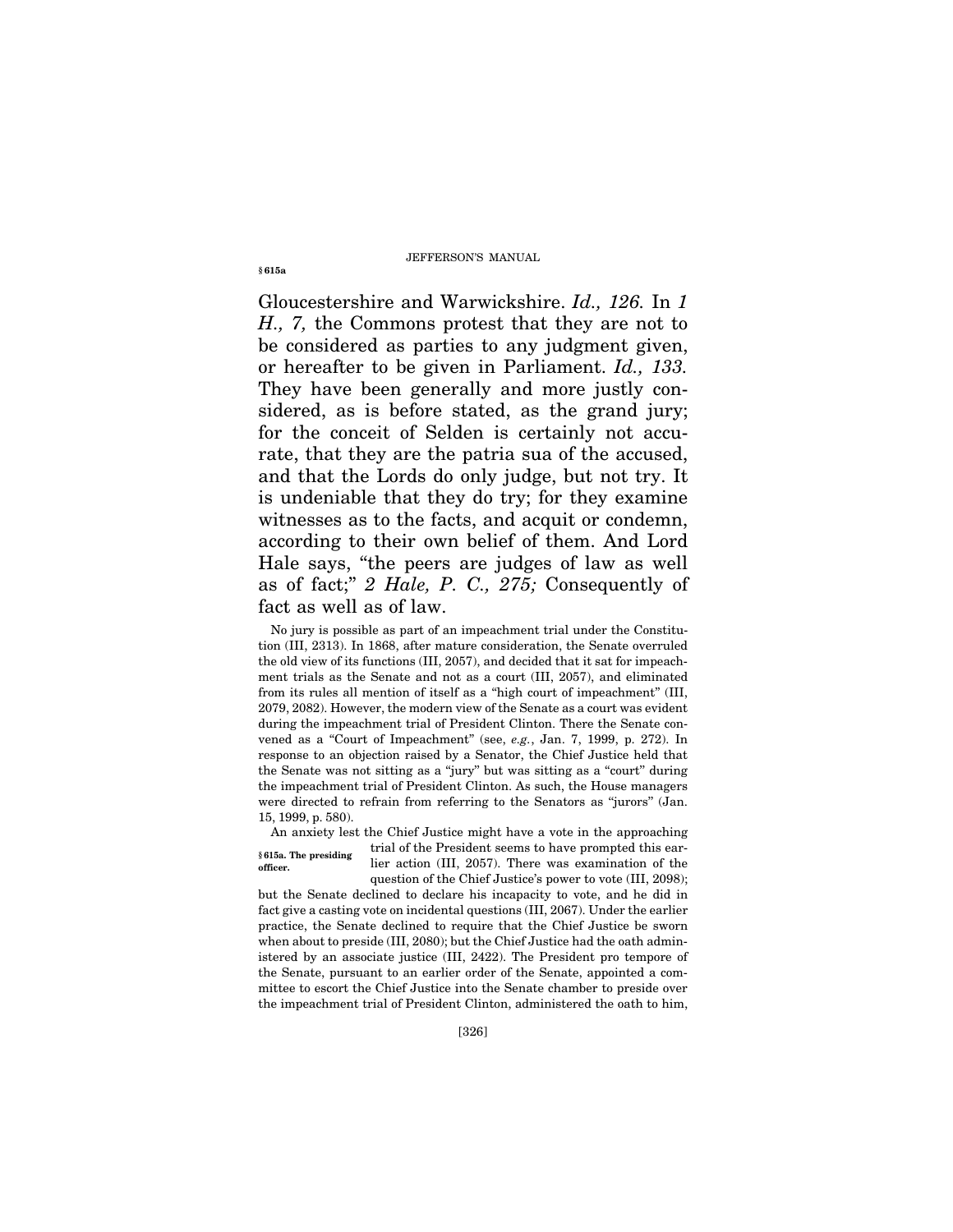**§ 615b–§ 617**

and the Chief Justice in turn administered the oath to the Senators (Jan. 7, 1999, p. 272).

In impeachments for officers other than the President of the United States the presiding officer of the Senate presides, whether he be Vice President, the regular President pro tempore (III, 2309, footnote, 2337, 2394) or a special President pro tempore chosen to preside at the trial only (III, 2089, 2477).

Senators elected after the beginning of an impeachment trial are sworn as in the case of other Senators (III, 2375). The quorum of the Senate sitting for an impeachment trial is a quorum of the Senate itself, and not merely a quorum **§ 615b. Oath and quorum.** 

of the Senators sworn for the trial (III, 2063). The vote required for conviction is two-thirds of those Senators present and voting (Oct. 20, 1989, p. 25335). In 1868, when certain States were without representation, the Senate declined to question its competency to try an impeachment case (III, 2060). The President pro tempore of the Senate administered the oath to the Chief Justice presiding over the impeachment trial of President Clinton, and the Chief Justice in turn administered the oath to the Senators (Jan. 7, 1999, p. 272).

Presence of Commons. The Commons are to be present at the examination of witnesses. *Seld. Jud., 124.* Indeed, they are to attend throughout, either as a committee of the whole House, or otherwise, at discretion, appoint managers to conduct the proofs. *Rushw. Tr. of Straff., 37; Com. Journ., 4 Feb., 1709–10; 2 Wood., 614.* And judgment is not to be given till they demand it. *Seld. Jud., 124.* But they are not to be present on impeachment when the Lords consider of the answer or proofs and determine of their judgment. Their presence, however, is necessary at the answer and judgment in case capital *Id., 58, 158,* as well as not capital; *162. \* \* \*.* **§ 616. Attendance of the Commons.** 

The House has consulted its own inclination and convenience about attending its managers at an impeachment. It did not attend at all in the trials of Blount, Swayne, Archbald. Louderback and Ritter (III, 2318, 2483; VI, 504, 516); and after attending at the answer of Belknap, decided **§ 617. Attendance of the House of Representatives.**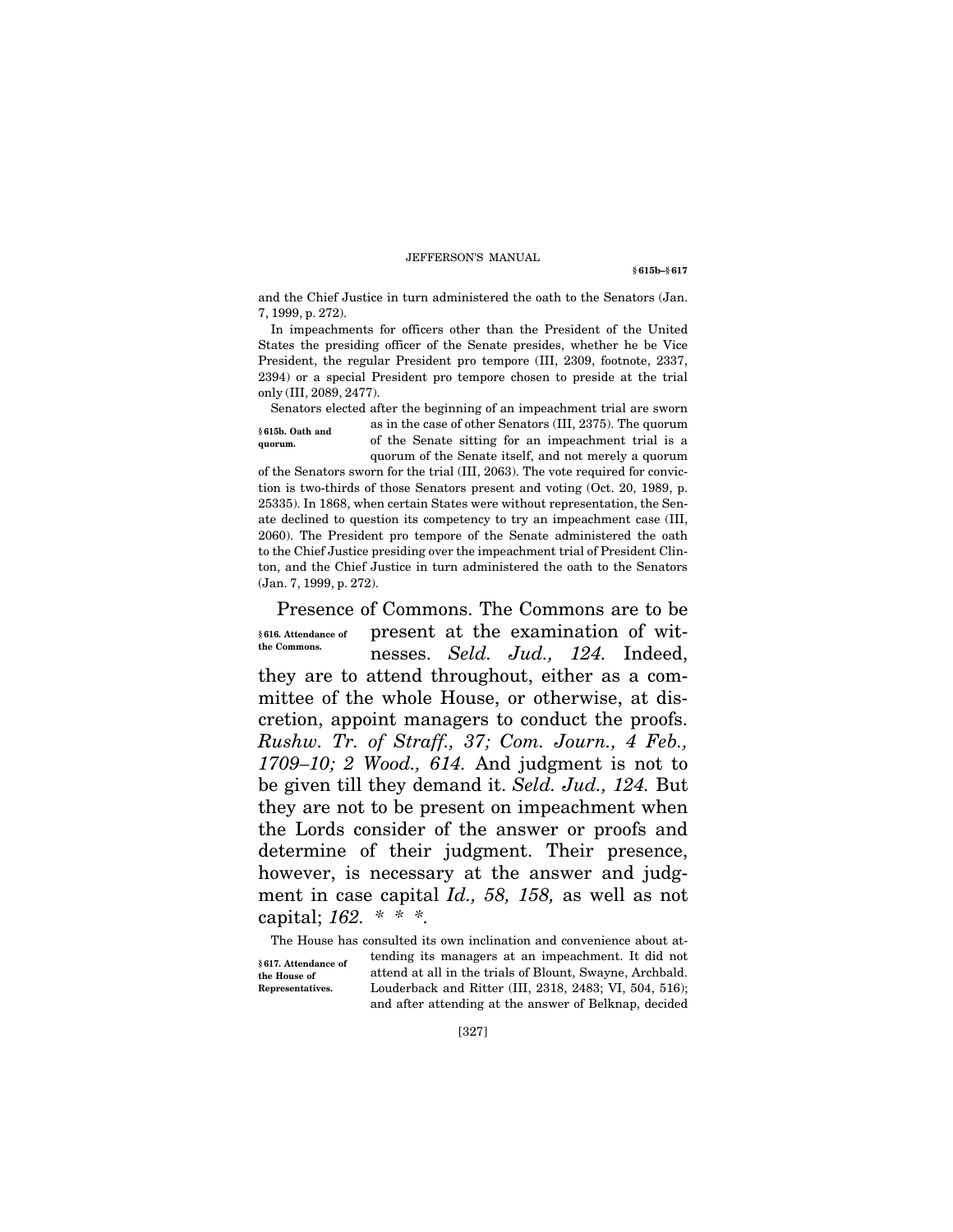**§ 618–§ 619**

that it would be represented for the remainder of the trial by its managers alone (III, 2453). At the trial of the President the House, in Committee of the Whole, attended throughout the trial (III, 2427), but this is exceptional. In the Peck trial the House discussed the subject (III, 2377) and reconsidered its decision to attend the trial daily (III, 2028). While the Senate is deliberating the House does not attend (III, 2435); but when the Senate votes on the charges, as at the other open proceedings of the trial, it may attend (III, 2383, 2388, 2440). While it has frequently attended in Committee of the Whole, it may attend as a House (III, 2338).

\* \* \* The Lords debate the judgment among themselves. Then the vote is first taken on the question of guilty or not guilty; and if they convict, the question, or particular sentence, is out of that which seemeth to be most generally agreed on. *Seld. Jud., 167; 2 Wood., 612.* **§ 618. Voting on the articles in an impeachment trial.** 

The question in judgment in an impeachment trial has occasioned contention in the Senate (III, 2339, 2340), and in the trial of the President the form was left to the Chief Justice (III, 2438, 2439). In the Belknap trial there was much deliberation over this subject (III, 2466). In the Chase trial the Senate modified its former rule as to form of final question (III, 2363). The yeas and nays are taken on each article separately (III, 2098, 2339) in the form ''Senators, how say you? is the respondent guilty or not guilty?'' (Oct. 9, 1986, p. 29871). But in the trial of President Johnson the Senate, by order, voted on the articles in an order differing from the numerical order (III, 2440), adjourned after voting on one article (III, 2441), and adjourned without day after voting on three of the eleven articles (III, 2443). In other impeachments, the Senate has adopted an order to provide the method of voting and putting the question separately and successively on each article (VI, 524; Apr. 16, 1936, p. 5558). For a discussion of the vote of the Senate on each article of impeachment of President Clinton, see § 608a, *supra*.

Judgment. Judgments in Parliament, for death have been strictly guided per legem terrae, which they can not alter; and not at all according to their discretion. They can neither omit any part of the legal judgment nor add to it. Their sentence must be secundum non ultra legem. *Seld. Jud., 168, 171.*  **§ 619. Judgment in impeachments.**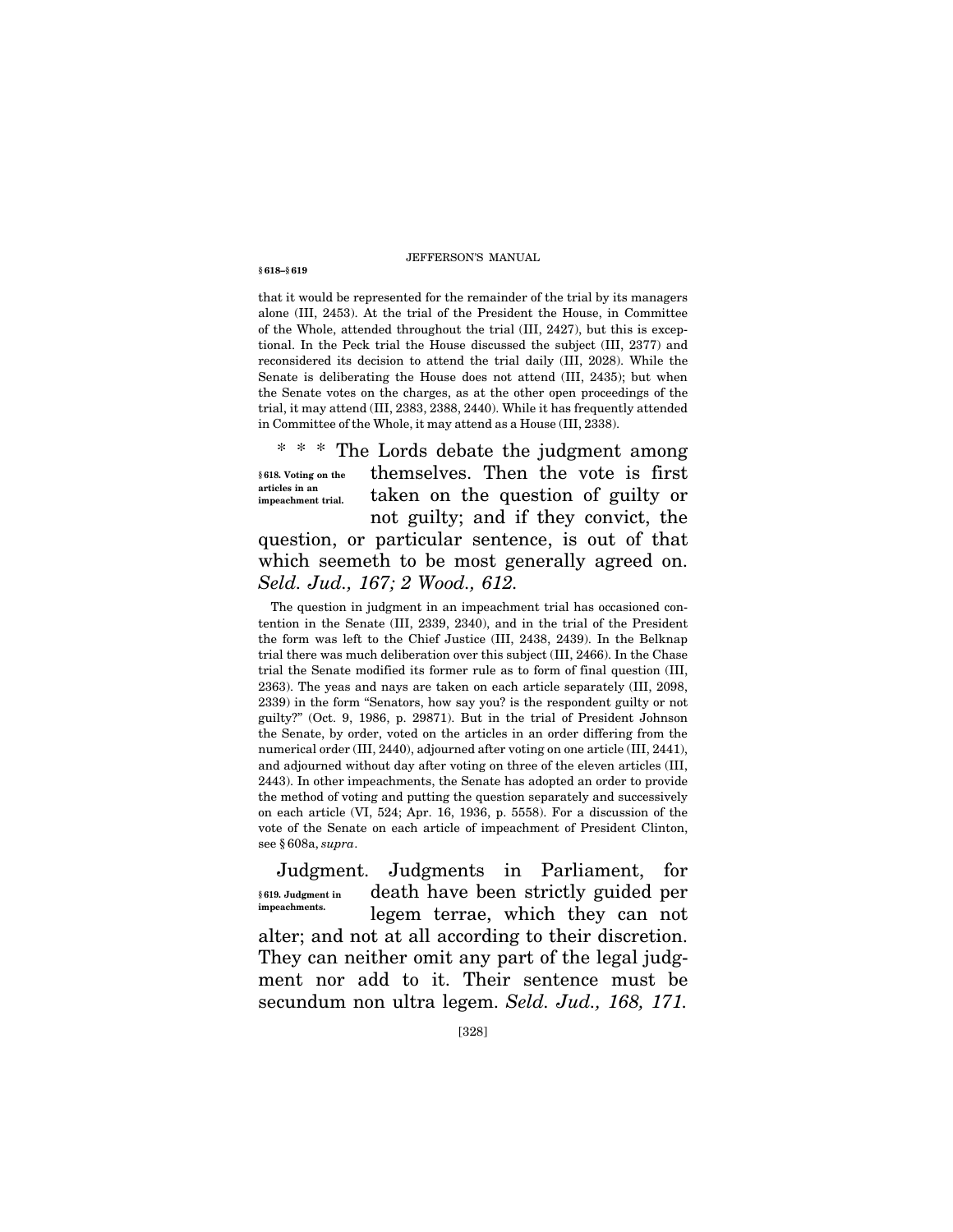This trial, though it varies in external ceremony, yet differs not in essentials from criminal prosecutions before inferior courts. The same rules of evidence, the same legal notions of crimes and punishments, prevailed; for impeachments are not framed to alter the law, but to carry it into more effectual execution against too powerful delinquents. The judgment, therefore, is to be such as is warranted by legal principles or precedents. *6 Sta. Tr., 14; 2 Wood., 611.* The Chancellor gives judgment in misdemeanors; the Lord High Steward formerly in cases of life and death. *Seld. Jud., 180.* But now the Steward is deemed not necessary. *Fost., 144; 2 Wood., 613.*  In misdemeanors the greatest corporal punishment hath been imprisonment. *Seld. Jud., 184.*  The King's assent is necessary to capital judgments (but *2 Wood., 614,* contra), but not in misdemeanors, *Seld. Jud., 136.*

The Constitution of the United States (art. I, sec. 3, cl. 7) limits the judgment to removal and disqualification. The order of judgment following conviction in an impeachment trial is divisible for a separate vote if it contains both removal and disqualification (III, 2397; VI, 512; Apr. 17, 1936, p. 5606), and an order of judgment (such as disqualification) requires a majority vote (VI, 512; Apr. 17, 1936, p. 5607). Under earlier practice, after a conviction the Senate voted separately on the question of disqualification (III, 2339, 2397), but no vote is required by the Senate on judgment of removal from office following conviction, since removal follows automatically from conviction under article II, section 4 of the Constitution (Apr. 17, 1936, p. 5607). Thus, the presiding officer directs judgment of removal from office to be entered and the respondent removed from office without separate action by the Senate where disqualification is not contemplated (Oct. 9, 1986, p. 29873). A resolution impeaching the President may provide only for his removal from office (H. Res. 1333, 93d Cong., Aug. 20, 1974, p. 29361) or for both his removal and disqualification from holding any future office (H. Res. 611, 105th Cong., Dec. 19, 1998, p. 27828).